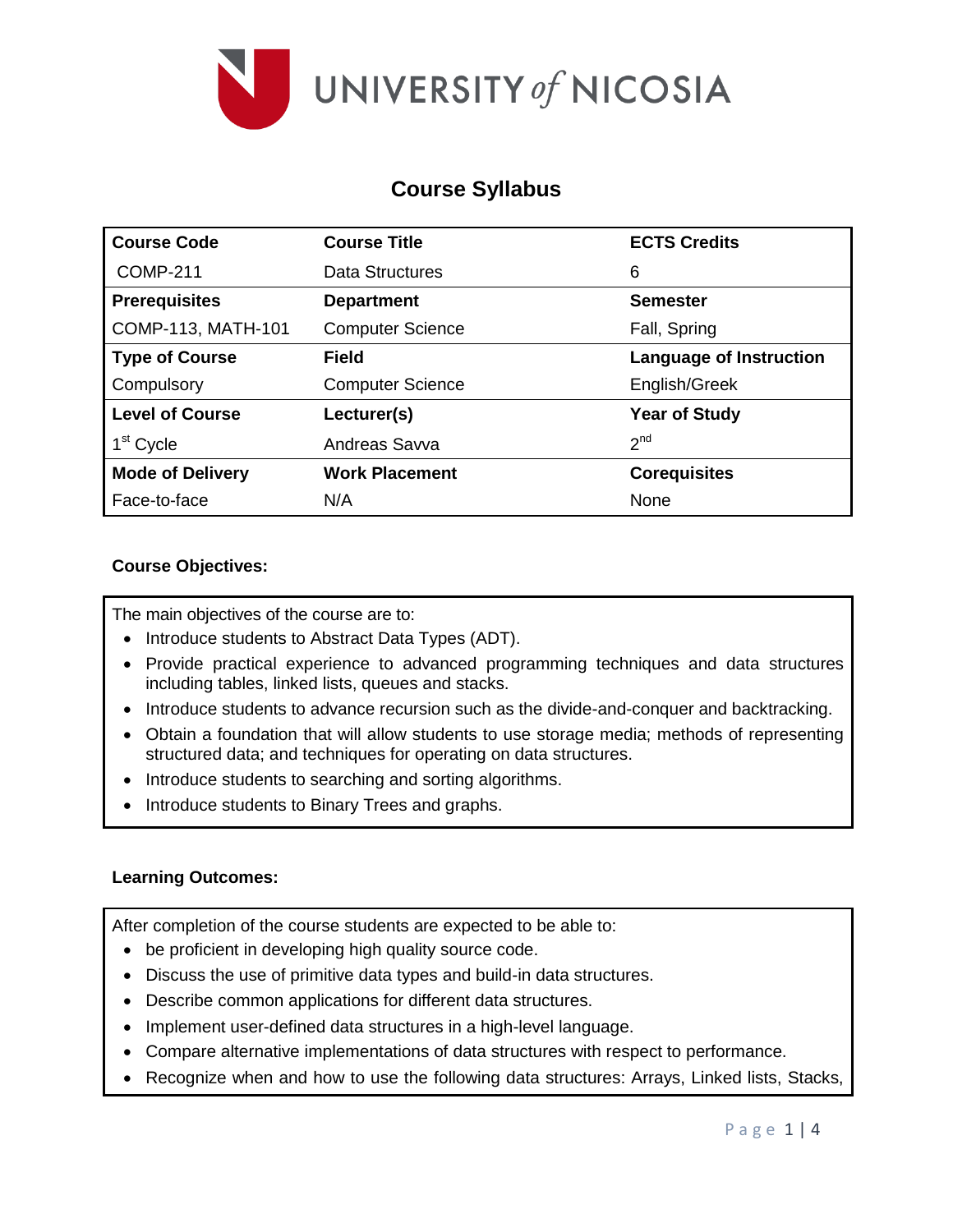

Queues and Binary trees.

- Compare and contrast the costs and benefits of dynamic and static data structure implementation.
- Choose the appropriate data structure for modeling a given problem.
- Describe the concept of recursion and give examples of its use.
- Describe the divide-and-conquer and backtracking approaches.
- Compare iterative and recursive solutions and determine when a recursive solution is appropriate for a problem.
- Apply various sorting and searching algorithms.

## **Course Content:**

- 1. Programming Principles
	- Programming style
	- Coding, testing and further refinement
	- Program maintenance
	- Abstract Data Types (ADT)
- 2. Stacks Arrays
	- Stack specifications
	- Implementation of Stacks
	- Application of Stacks
	- The Standard Template Library (STL)
- 3. Queues Arrays
	- Specification of Queues
	- Implementation of Queues
	- Circular Queues
	- Application of Queues
- 4. Linked Stacks and Queues
	- Pointers
	- Linked Stacks
	- Safeguards
	- Linked queues
- 5. Recursion
	- Principles of recursion
	- Tree of subprogram calls
	- Divide-and-Conquer
	- Backtracking
	- Tree structure programs: Look-Ahead in Games
- 6. Linked Lists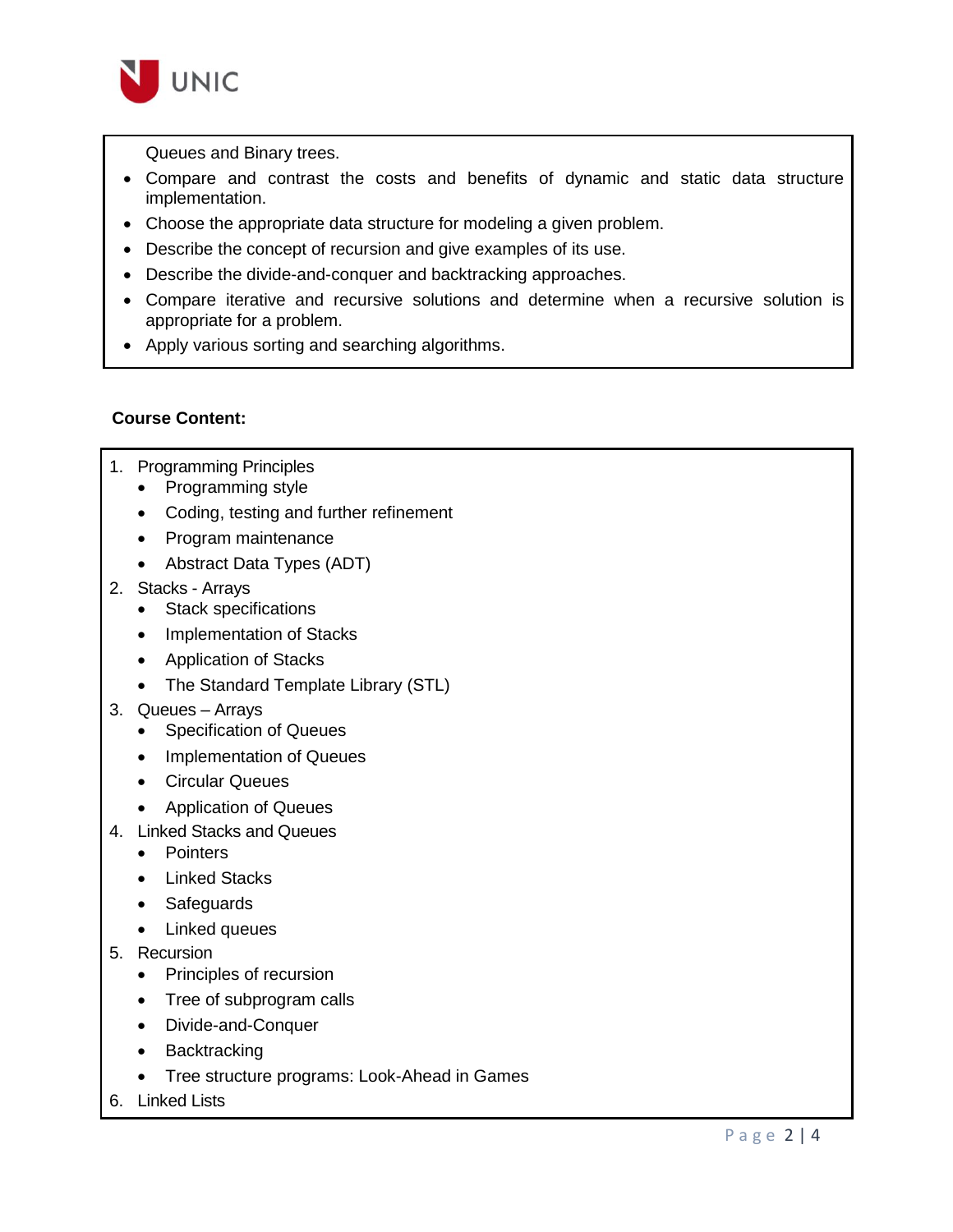

- List Definition
- Implementation of Lists
- Double Linked lists
- Circular Linked lists
- 7. Binary trees
	- Definition of Binary Trees
	- Traversal of Binary Trees
	- Linked implementation of Binary Trees
	- Binary Search Trees Insertion, Removal, Treesort
- 8. Sorting
	- Insertion sort
	- Bubble sort
	- Quick sort
- 9. Searching
	- Sequential search
	- Binary search
	- Comparison Trees
- 10. Introduction to Graphs

### **Learning Activities and Teaching Methods:**

Lectures, in-class exercises

#### **Assessment Methods:**

Homework, Assignments, Mid-Term, Final Exam

### **Required Textbooks / Readings:**

| Title                                       | Author(s)        | <b>Publisher</b>            | Year | <b>ISBN</b>   |
|---------------------------------------------|------------------|-----------------------------|------|---------------|
| $C++$ Plus Data<br>Structures, 5th<br>l ed. | <b>Nell Dale</b> | Jones and<br><b>Barlett</b> | 2013 | 1-4496-4675-1 |

### **Recommended Textbooks / Readings:**